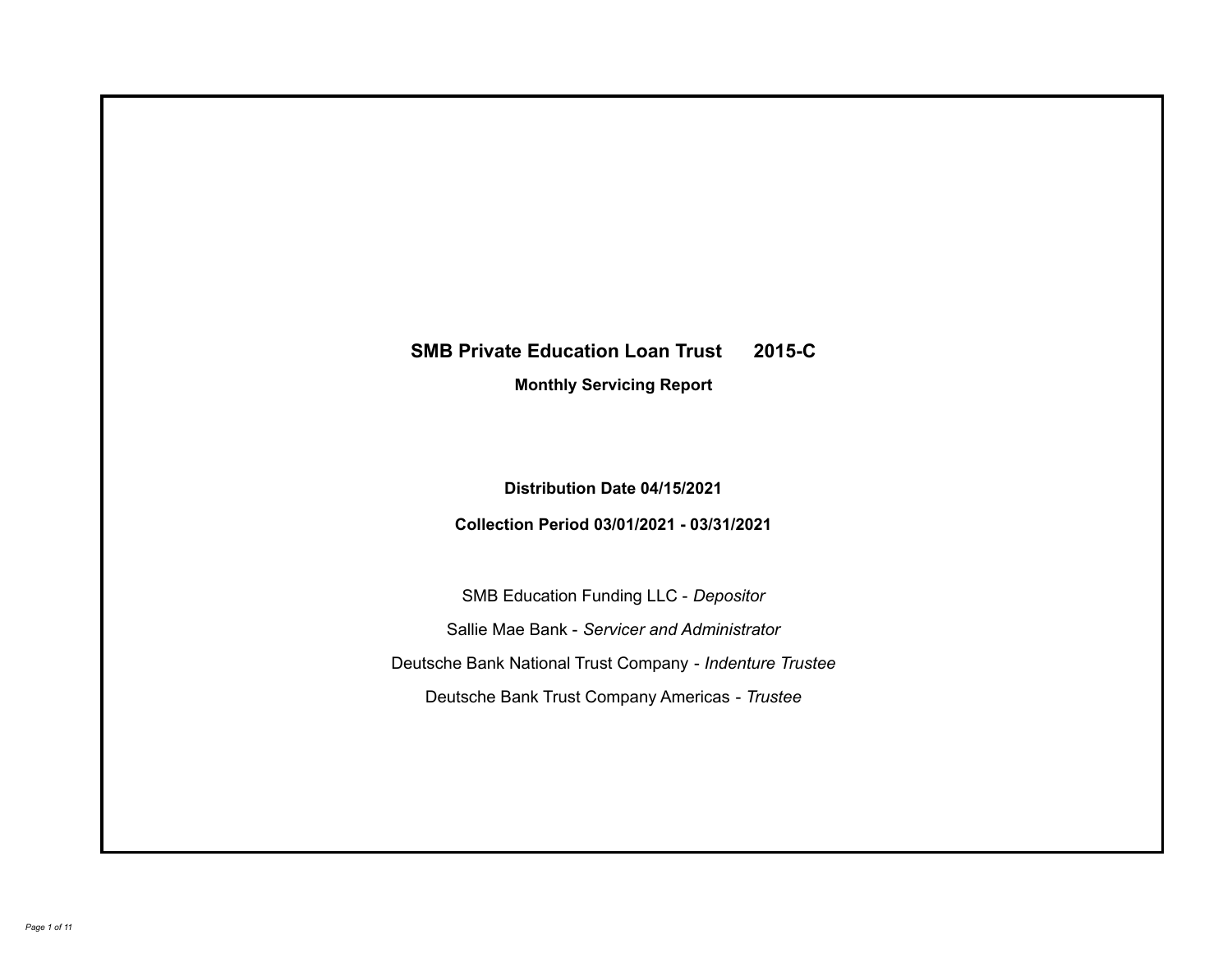A

| <b>Student Loan Portfolio Characteristics</b>                                                                             | <b>Settlement Date</b><br>10/27/2015 | 02/28/2021                                         | 03/31/2021                                         |
|---------------------------------------------------------------------------------------------------------------------------|--------------------------------------|----------------------------------------------------|----------------------------------------------------|
| <b>Principal Balance</b><br>Interest to be Capitalized Balance                                                            | \$693,787,197.00<br>55,852,621.68    | \$276,904,916.17<br>8,698,509.84                   | \$270,591,597.30<br>8,656,064.38                   |
| Pool Balance                                                                                                              | \$749,639,818.68                     | \$285,603,426.01                                   | \$279,247,661.68                                   |
| Weighted Average Coupon (WAC)<br>Weighted Average Remaining Term<br>Number of Loans<br>Number of Borrowers<br>Pool Factor | 8.22%<br>127.00<br>65,154<br>45,614  | 7.73%<br>128.35<br>25,696<br>18,544<br>0.380987534 | 7.75%<br>128.95<br>25,039<br>18,085<br>0.372509110 |
| Since Issued Total Constant Prepayment Rate (1)                                                                           |                                      | 9.20%                                              | 9.22%                                              |

| <b>Debt Securities</b> | <b>Cusip/Isin</b> | 03/15/2021      | 04/15/2021      |
|------------------------|-------------------|-----------------|-----------------|
| A2A                    | 78448RAB2         | \$37,032,366.23 | \$34,032,528.28 |
| A2B                    | 78448RAC0         | \$17,890,031.98 | \$16,440,834.90 |
| A <sub>3</sub>         | 78448RAD8         | \$75,000,000.00 | \$75,000,000.00 |
|                        | 78448RAE6         | \$70,000,000.00 | \$70,000,000.00 |
| ◡                      | 78448RAF3         | \$50,000,000.00 | \$50,000,000.00 |

| v<br>۰,     |
|-------------|
| ł<br>٦<br>٦ |

| C  | <b>Certificates</b>                    | <b>Cusip/Isin</b> | 03/15/2021      | 04/15/2021      |
|----|----------------------------------------|-------------------|-----------------|-----------------|
|    | Residual                               | 78448R106         | \$100,000.00    | \$100,000.00    |
|    |                                        |                   |                 |                 |
| D  | <b>Account Balances</b>                |                   | 03/15/2021      | 04/15/2021      |
|    | Reserve Account Balance                |                   | \$1,884,455.00  | \$1,884,455.00  |
|    |                                        |                   |                 |                 |
| E. | <b>Asset / Liability</b>               |                   | 03/15/2021      | 04/15/2021      |
|    | Overcollateralization Percentage       |                   | 12.49%          | 12.09%          |
|    | Specified Overcollateralization Amount |                   | \$85,681,027.80 | \$83,774,298.50 |

Actual Overcollateralization Amount \$35,681,027.80

(1) For additional information, see 'Since Issued CPR Methodology' found on page 11 of this report.

\$33,774,298.50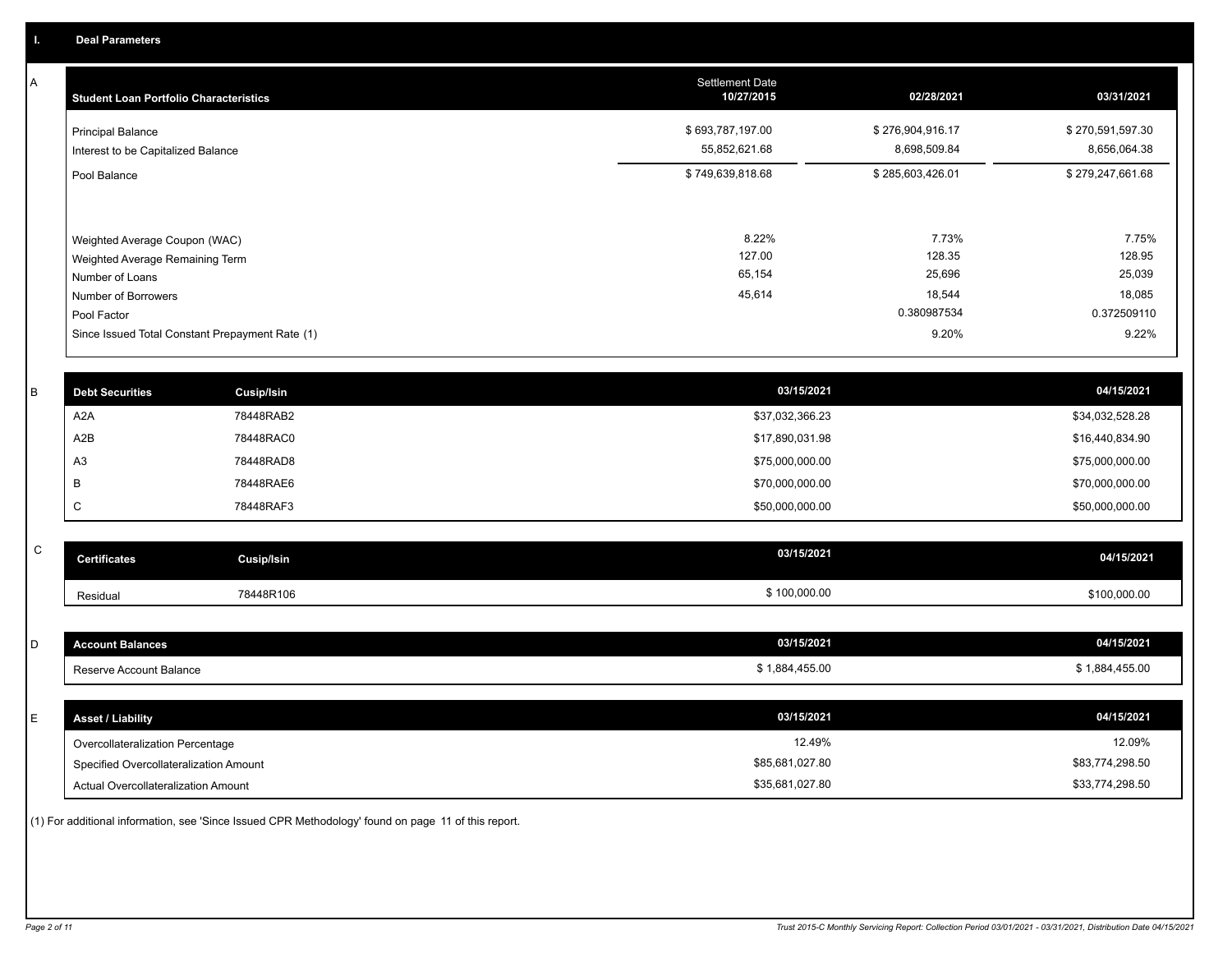| <b>Borrower Principal</b>                                             | 6,416,486.38   |
|-----------------------------------------------------------------------|----------------|
|                                                                       |                |
| <b>Consolidation Activity Principal</b>                               | 0.00           |
| Seller Principal Reimbursement                                        | 0.00           |
| Servicer Principal Reimbursement                                      | 0.00           |
| Delinquent Principal Purchases by Servicer                            | 0.00           |
| <b>Other Principal Deposits</b>                                       | 0.00           |
| <b>Total Principal Receipts</b>                                       | \$6,416,486.38 |
| в<br><b>Student Loan Interest Receipts</b>                            |                |
| <b>Borrower Interest</b>                                              | 1,433,248.75   |
| <b>Consolidation Activity Interest</b>                                | 0.00           |
| Seller Interest Reimbursement                                         | 0.00           |
| Servicer Interest Reimbursement                                       | 0.00           |
| Delinquent Interest Purchases by Servicer                             | 0.00           |
| Other Interest Deposits                                               | 0.00           |
| <b>Total Interest Receipts</b>                                        | \$1,433,248.75 |
| C<br><b>Recoveries on Realized Losses</b>                             | \$102,017.23   |
| D<br><b>Investment Income</b>                                         | \$190.97       |
| Е<br><b>Funds Borrowed from Next Collection Period</b>                | \$0.00         |
| F<br><b>Funds Repaid from Prior Collection Period</b>                 | \$0.00         |
| G<br><b>Loan Sale or Purchase Proceeds</b>                            | \$0.00         |
| н<br><b>Initial Deposits to Distribution Account</b>                  | \$0.00         |
| <b>Excess Transferred from Other Accounts</b>                         | \$0.00         |
| <b>Borrower Benefit Reimbursements</b><br>J                           | \$0.00         |
| <b>Other Deposits</b><br>Κ                                            | \$0.00         |
| <b>Other Fees Collected</b><br>L                                      | \$0.00         |
| <b>AVAILABLE FUNDS</b><br>М                                           | \$7,951,943.33 |
| N<br>Non-Cash Principal Activity During Collection Period             | \$103,167.51   |
| Aggregate Purchased Amounts by the Depositor, Servicer or Seller<br>O | \$0.00         |
| P<br>Aggregate Loan Substitutions                                     | \$0.00         |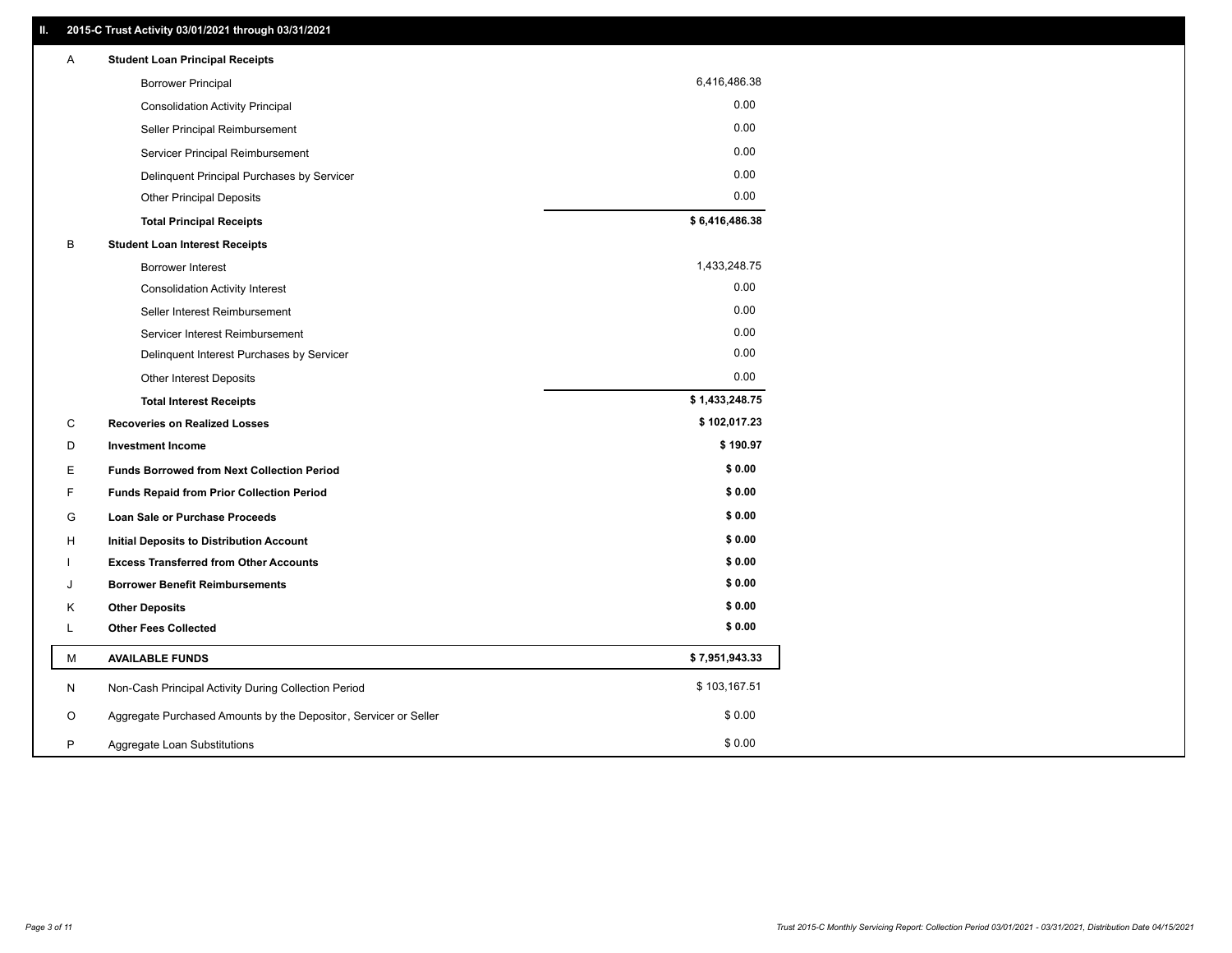|                   | <b>Loans by Repayment Status</b> |                          |         |                                                           |                |                            |                   |         |                                                           |                |                            |
|-------------------|----------------------------------|--------------------------|---------|-----------------------------------------------------------|----------------|----------------------------|-------------------|---------|-----------------------------------------------------------|----------------|----------------------------|
|                   |                                  |                          |         | 03/31/2021                                                |                |                            |                   |         | 02/28/2021                                                |                |                            |
|                   |                                  | <b>Wtd Avg</b><br>Coupon | # Loans | Principal and<br><b>Interest Accrued</b><br>to Capitalize | % of Principal | % of Loans in<br>Repay (1) | Wtd Avg<br>Coupon | # Loans | Principal and<br><b>Interest Accrued</b><br>to Capitalize | % of Principal | % of Loans in<br>Repay (1) |
| INTERIM:          | IN SCHOOL                        | 8.88%                    | 363     | \$5,776,290.02                                            | 2.069%         | $-$ %                      | 8.87%             | 363     | \$5,703,193.93                                            | 1.997%         | $-$ %                      |
|                   | GRACE                            | 8.06%                    | 103     | \$1,783,656.67                                            | 0.639%         | $-$ %                      | 8.15%             | 117     | \$2,002,713.93                                            | 0.701%         | $-$ %                      |
|                   | <b>DEFERMENT</b>                 | 8.67%                    | 1,938   | \$28,552,375.67                                           | 10.225%        | $-$ %                      | 8.60%             | 1,966   | \$28,602,148.54                                           | 10.015%        | $-$ %                      |
| <b>REPAYMENT:</b> | <b>CURRENT</b>                   | 7.59%                    | 21,341  | \$223,805,280.03                                          | 80.146%        | 92.050%                    | 7.57%             | 21,873  | \$228,240,006.85                                          | 79.915%        | 91.554%                    |
|                   | 31-60 DAYS DELINQUENT            | 7.66%                    | 337     | \$4,741,335.44                                            | 1.698%         | 1.950%                     | 7.86%             | 364     | \$5,299,589.19                                            | 1.856%         | 2.126%                     |
|                   | 61-90 DAYS DELINQUENT            | 7.90%                    | 160     | \$2,766,146.47                                            | 0.991%         | 1.138%                     | 7.84%             | 210     | \$3,368,238.85                                            | 1.179%         | 1.351%                     |
|                   | > 90 DAYS DELINQUENT             | 8.72%                    | 143     | \$2,194,133.09                                            | 0.786%         | 0.902%                     | 8.45%             | 155     | \$2,579,736.68                                            | 0.903%         | 1.035%                     |
|                   | FORBEARANCE                      | 7.84%                    | 654     | \$9,628,444.29                                            | 3.448%         | 3.960%                     | 7.99%             | 648     | \$9,807,798.04                                            | 3.434%         | 3.934%                     |
| <b>TOTAL</b>      |                                  |                          | 25,039  | \$279,247,661.68                                          | 100.00%        | 100.00%                    |                   | 25,696  | \$285,603,426.01                                          | 100.00%        | 100.00%                    |

Percentages may not total 100% due to rounding \*

1 Loans classified in "Repayment" include any loan for which interim interest only, \$25 fixed payments or full principal and interest payments are due.

|                | <b>Loans by Borrower Status</b>                                                                                            |                          |         |                                                                  |                |                                |                          |         |                                                           |                |                                |
|----------------|----------------------------------------------------------------------------------------------------------------------------|--------------------------|---------|------------------------------------------------------------------|----------------|--------------------------------|--------------------------|---------|-----------------------------------------------------------|----------------|--------------------------------|
|                |                                                                                                                            |                          |         | 03/31/2021                                                       |                |                                |                          |         | 02/28/2021                                                |                |                                |
|                |                                                                                                                            | <b>Wtd Avg</b><br>Coupon | # Loans | <b>Principal and</b><br><b>Interest Accrued</b><br>to Capitalize | % of Principal | % of Loans in<br>P&I Repay (2) | <b>Wtd Avg</b><br>Coupon | # Loans | Principal and<br><b>Interest Accrued</b><br>to Capitalize | % of Principal | % of Loans in<br>P&I Repay (2) |
| INTERIM:       | IN SCHOOL                                                                                                                  | 8.70%                    | 641     | \$10,417,989.01                                                  | 3.731%         | $-$ %                          | 8.67%                    | 641     | \$10,317,429.77                                           | 3.613%         | $-$ %                          |
|                | <b>GRACE</b>                                                                                                               | 8.20%                    | 161     | \$2,561,059.86                                                   | 0.917%         | $-$ %                          | 8.25%                    | 197     | \$3,204,104.88                                            | 1.122%         | $-$ %                          |
|                | <b>DEFERMENT</b>                                                                                                           | 8.48%                    | 3,275   | \$45,657,221.23                                                  | 16.350%        | $-$ %                          | 8.43%                    | 3,320   | \$45,976,521.64                                           | 16.098%        | $-$ %                          |
| P&I REPAYMENT: | <b>CURRENT</b>                                                                                                             | 7.51%                    | 19,680  | \$201,423,536.96                                                 | 72.131%        | 91.302%                        | 7.49%                    | 20,174  | \$205,306,541.64                                          | 71.885%        | 90.801%                        |
|                | 31-60 DAYS DELINQUENT                                                                                                      | 7.65%                    | 327     | \$4,623,323.79                                                   | 1.656%         | 2.096%                         | 7.82%                    | 354     | \$5,116,558.76                                            | 1.791%         | 2.263%                         |
|                | 61-90 DAYS DELINQUENT                                                                                                      | 7.88%                    | 158     | \$2,741,953.45                                                   | 0.982%         | 1.243%                         | 7.84%                    | 208     | \$3,327,598.51                                            | 1.165%         | 1.472%                         |
|                | > 90 DAYS DELINQUENT                                                                                                       | 8.72%                    | 143     | \$2,194,133.09                                                   | 0.786%         | 0.995%                         | 8.46%                    | 154     | \$2,546,872.77                                            | 0.892%         | 1.126%                         |
|                | <b>FORBEARANCE</b>                                                                                                         | 7.84%                    | 654     | \$9,628,444.29                                                   | 3.448%         | 4.364%                         | 7.99%                    | 648     | \$9,807,798.04                                            | 3.434%         | 4.338%                         |
| <b>TOTAL</b>   |                                                                                                                            |                          | 25,039  | \$279,247,661.68                                                 | 100.00%        | 100.00%                        |                          | 25,696  | \$285,603,426.01                                          | 100.00%        | 100.00%                        |
|                | Percentages may not total 100% due to rounding                                                                             |                          |         |                                                                  |                |                                |                          |         |                                                           |                |                                |
| $\overline{2}$ | Loans classified in "P&I Repayment" includes only those loans for which scheduled principal and interest payments are due. |                          |         |                                                                  |                |                                |                          |         |                                                           |                |                                |

To conform with company standard reporting these sections now include Princial and Interest Accrued to Capitalize .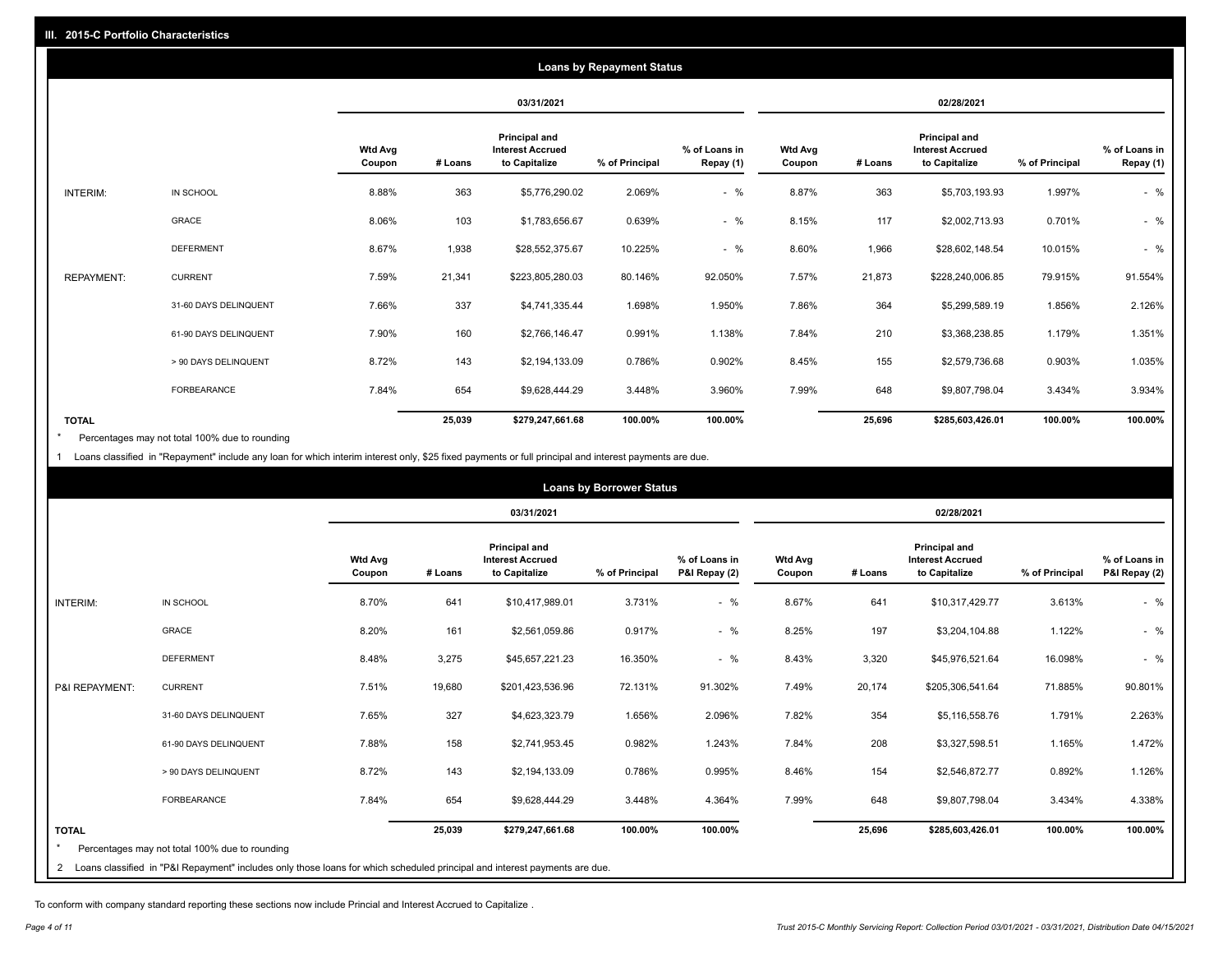|                                                                                                  | 3/31/2021        | 2/28/2021        |
|--------------------------------------------------------------------------------------------------|------------------|------------------|
| Pool Balance                                                                                     | \$279,247,661.68 | \$285,603,426.01 |
| Total # Loans                                                                                    | 25,039           | 25,696           |
| Total # Borrowers                                                                                | 18,085           | 18,544           |
| Weighted Average Coupon                                                                          | 7.75%            | 7.73%            |
| Weighted Average Remaining Term                                                                  | 128.95           | 128.35           |
| Percent of Pool - Cosigned                                                                       | 93.6%            | 93.6%            |
| Percent of Pool - Non Cosigned                                                                   | 6.4%             | 6.4%             |
| Borrower Interest Accrued for Period                                                             | \$1,791,591.82   | \$1,666,906.28   |
| Outstanding Borrower Interest Accrued                                                            | \$11,282,828.83  | \$11,326,080.86  |
| Gross Principal Realized Loss - Periodic *                                                       | \$274,139.79     | \$722,671.12     |
| Gross Principal Realized Loss - Cumulative *                                                     | \$35,078,009.19  | \$34,803,869.40  |
| Recoveries on Realized Losses - Periodic                                                         | \$102,017.23     | \$88,003.92      |
| Recoveries on Realized Losses - Cumulative                                                       | \$5,631,217.97   | \$5,529,200.74   |
| Net Losses - Periodic                                                                            | \$172,122.56     | \$634,667.20     |
| Net Losses - Cumulative                                                                          | \$29,446,791.22  | \$29,274,668.66  |
| Non-Cash Principal Activity - Capitalized Interest                                               | \$381,639.08     | \$326,681.69     |
| Since Issued Total Constant Prepayment Rate (CPR) (1)                                            | 9.22%            | 9.20%            |
| <b>Loan Substitutions</b>                                                                        | \$0.00           | \$0.00           |
| <b>Cumulative Loan Substitutions</b>                                                             | \$0.00           | \$0.00           |
| <b>Unpaid Servicing Fees</b>                                                                     | \$0.00           | \$0.00           |
| <b>Unpaid Administration Fees</b>                                                                | \$0.00           | \$0.00           |
| <b>Unpaid Carryover Servicing Fees</b>                                                           | \$0.00           | \$0.00           |
| Note Interest Shortfall                                                                          | \$0.00           | \$0.00           |
| Loans in Modification                                                                            | \$35,577,056.73  | \$36,523,494.52  |
| % of Loans in Modification as a % of Loans in Repayment (P&I)                                    | 16.86%           | 16.89%           |
|                                                                                                  |                  |                  |
| % Annualized Gross Principal Realized Loss - Periodic as a %<br>of Loans in Repayment (P&I) * 12 | 1.56%            | 4.01%            |
| % Gross Principal Realized Loss - Cumulative as a % of<br><b>Original Pool Balance</b>           | 4.68%            | 4.64%            |

\* In accordance with the Servicer's current policies and procedures, after September 1, 2017 loans subject to bankruptcy claims generally will not be reported as a charged- off unless and until they are delinquent for 120

(1) For additional information, see 'Since Issued CPR Methodology' found on page 11 of this report.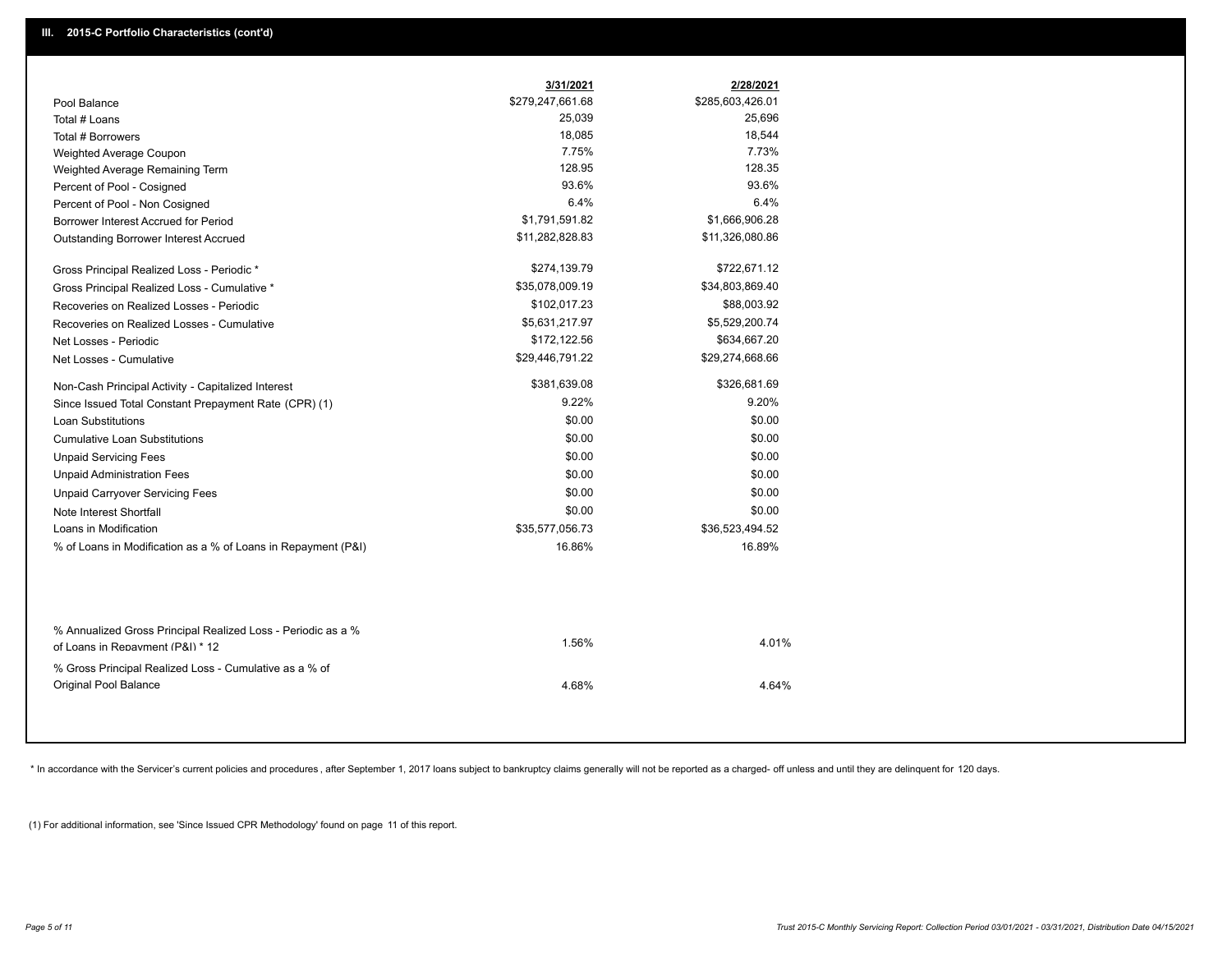## **Loan Program**

A

|                                    | Weighted<br>Average | # LOANS | <b>\$ AMOUNT</b> | % *      |
|------------------------------------|---------------------|---------|------------------|----------|
| - Smart Option Interest-Only Loans | 7.05%               | 4,512   | \$31,656,604.23  | 11.336%  |
| - Smart Option Fixed Pay Loans     | 7.71%               | 6,528   | \$84,925,484.83  | 30.412%  |
| - Smart Option Deferred Loans      | 7.91%               | 13,999  | \$162,665,572.62 | 58.251%  |
| - Other Loan Programs              | $0.00\%$            | ۵       | \$0.00           | 0.000%   |
| <b>Total</b>                       | 7.75%               | 25,039  | \$279,247,661.68 | 100.000% |

\* Percentages may not total 100% due to rounding

B

C

**Index Type**

|                       | Weighted<br>Average | # LOANS | \$ AMOUNT        | % *      |
|-----------------------|---------------------|---------|------------------|----------|
| - Fixed Rate Loans    | 7.50%               | 6,176   | \$84,080,079.93  | 30.110%  |
| - LIBOR Indexed Loans | 7.86%               | 18,863  | \$195,167,581.75 | 69.890%  |
| - Other Index Rates   | $0.00\%$            | 0       | \$0.00           | 0.000%   |
| <b>Total</b>          | 7.75%               | 25,039  | \$279,247,661.68 | 100.000% |

\* Percentages may not total 100% due to rounding

# **Weighted Average Recent FICO**

| $0 - 639$<br>640 - 669<br>670 - 699 | 1,915<br>1,659<br>2,609 | \$23,983,566.77<br>\$19,978,553.13<br>\$30,175,845.74 | 8.589%<br>7.154% |
|-------------------------------------|-------------------------|-------------------------------------------------------|------------------|
|                                     |                         |                                                       |                  |
|                                     |                         |                                                       |                  |
|                                     |                         |                                                       | 10.806%          |
| 700 - 739                           | 5,230                   | \$61,703,190.54                                       | 22.096%          |
| $740 +$                             | 13,626                  | \$143,406,505.50                                      | 51.355%          |
| $N/A$ <sub>(1)</sub>                | $\mathbf 0$             | \$0.00                                                | 0.000%           |
| <b>Total</b>                        | 25,039                  | \$279,247,661.68                                      | 100.000%         |

To conform with company standard reporting these sections now include Princial and Interest Accrued to Capitalize .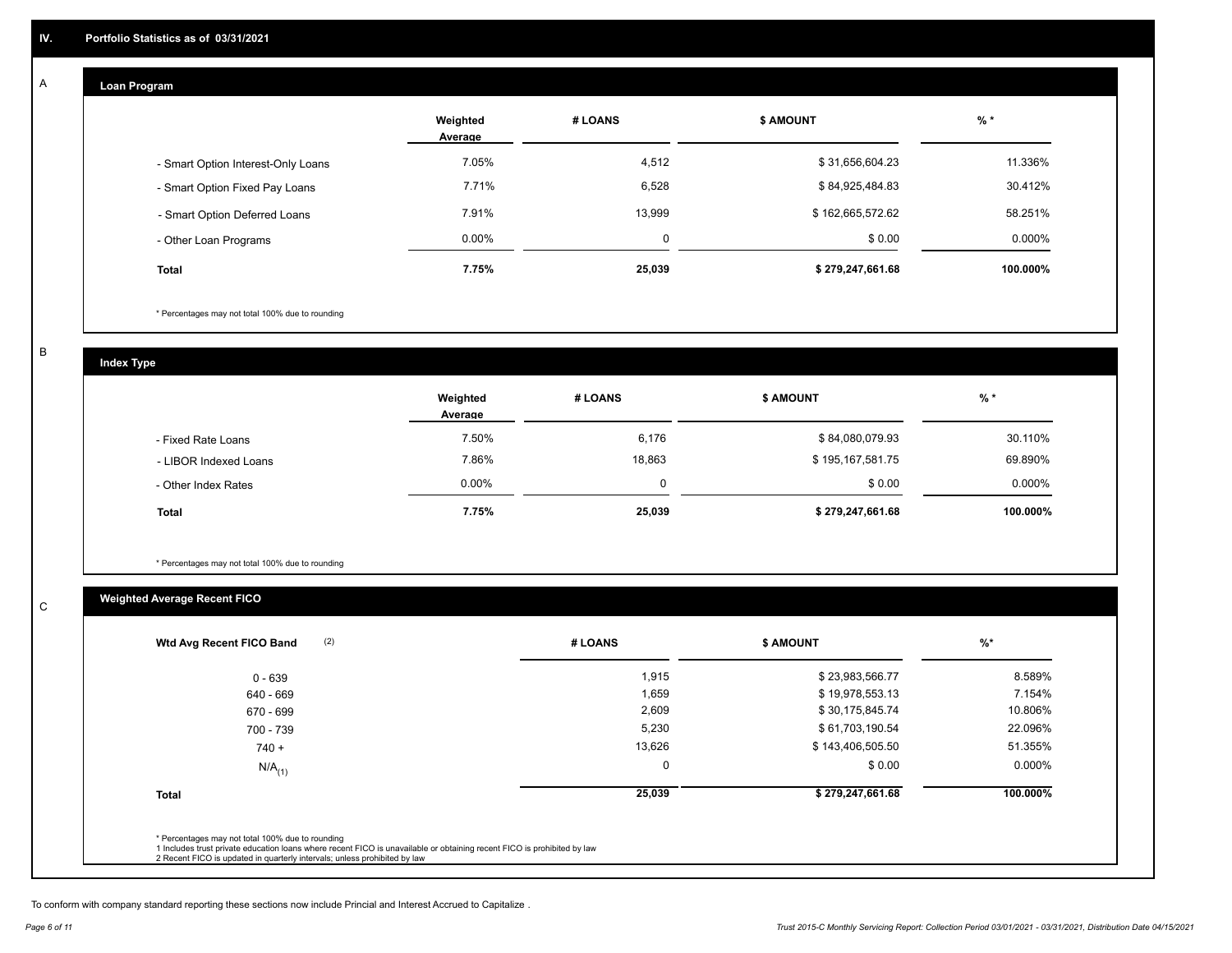| V. |       | 2015-C Reserve Account and Principal Distribution Calculations                           |                  |  |
|----|-------|------------------------------------------------------------------------------------------|------------------|--|
| А. |       | <b>Reserve Account</b>                                                                   |                  |  |
|    |       | Specified Reserve Account Balance                                                        | \$1,884,455.00   |  |
|    |       | Actual Reserve Account Balance                                                           | \$1,884,455.00   |  |
| В. |       | <b>Principal Distribution Amount</b>                                                     |                  |  |
|    | i.    | Class A Notes Outstanding                                                                | \$129,922,398.21 |  |
|    | ii.   | Pool Balance                                                                             | \$279,247,661.68 |  |
|    | iii.  | First Priority Principal Distribution Amount (i - ii)                                    | \$0.00           |  |
|    |       |                                                                                          | \$199,922,398.21 |  |
|    | iv.   | Class A and B Notes Outstanding                                                          | \$0.00           |  |
|    | v.    | First Priority Principal Distribution Amount                                             |                  |  |
|    | vi.   | Pool Balance                                                                             | \$279,247,661.68 |  |
|    | vii.  | Specified Overcollateralization Amount                                                   | \$83,774,298.50  |  |
|    | viii. | Available Funds (after payment of waterfall items A through H)                           | \$7,125,671.17   |  |
|    | ix.   | <b>Class C Notes Outstanding</b>                                                         | \$50,000,000.00  |  |
|    | x.    | Regular Principal Distribution Amount (if (iv > 0, (iv - v) - (vi - vii), min(viii, ix)) | \$4,449,035.03   |  |
|    | xi.   | Pool Balance                                                                             | \$279,247,661.68 |  |
|    | xii.  | 10% of Initial Pool Balance                                                              | \$74,963,981.87  |  |
|    | xiii. | First Priority Principal Distribution Amount                                             | \$0.00           |  |
|    |       |                                                                                          |                  |  |
|    | xiv.  | Regular Principal Distribution Amount                                                    | \$4,449,035.03   |  |
|    | XV.   | Available Funds (after payment of waterfall items A through J)                           | \$2,676,636.14   |  |
|    |       | xvi. Additional Principal Distribution Amount (if(ix <= x,min(xv, xi - xiii - xiv)))     | \$0.00           |  |
|    |       |                                                                                          |                  |  |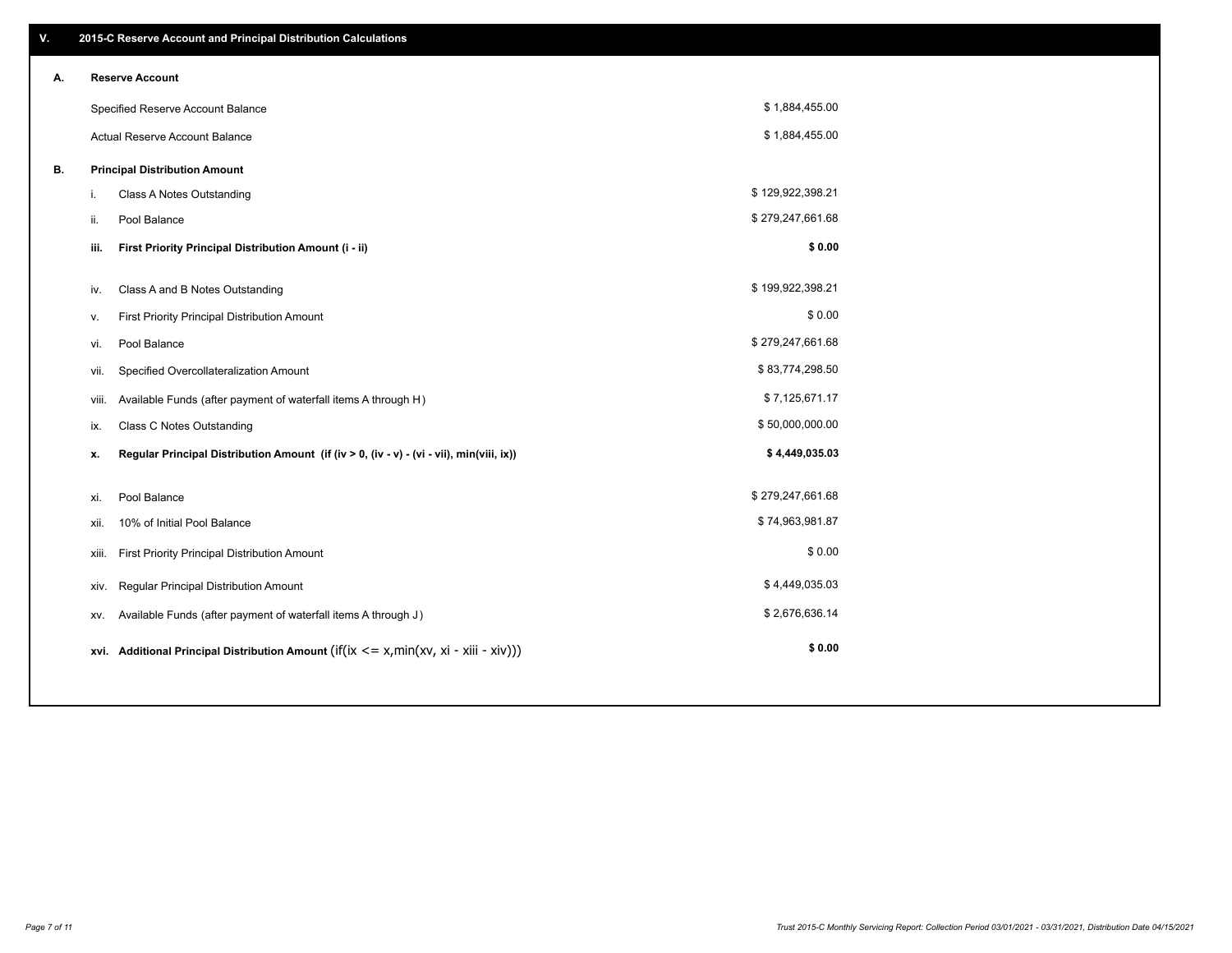|   |                                                         | Paid           | <b>Funds Balance</b> |
|---|---------------------------------------------------------|----------------|----------------------|
|   | <b>Total Available Funds</b>                            |                | \$7,951,943.33       |
| Α | <b>Trustee Fees</b>                                     | \$0.00         | \$7,951,943.33       |
| B | <b>Servicing Fees</b>                                   | \$185,422.93   | \$7,766,520.40       |
| C | i. Administration Fees                                  | \$8,333.00     | \$7,758,187.40       |
|   | ii. Unreimbursed Administrator Advances plus any Unpaid | \$0.00         | \$7,758,187.40       |
| D | Class A Noteholders Interest Distribution Amount        | \$240,849.56   | \$7,517,337.84       |
| Е | <b>First Priority Principal Payment</b>                 | \$0.00         | \$7,517,337.84       |
| F | Class B Noteholders Interest Distribution Amount        | \$204,166.67   | \$7,313,171.17       |
| G | <b>Class C Noteholders Interest Distribution Amount</b> | \$187,500.00   | \$7,125,671.17       |
| H | Reinstatement Reserve Account                           | \$0.00         | \$7,125,671.17       |
|   | <b>Regular Principal Distribution</b>                   | \$4,449,035.03 | \$2,676,636.14       |
| J | <b>Carryover Servicing Fees</b>                         | \$0.00         | \$2,676,636.14       |
| Κ | Additional Principal Distribution Amount                | \$0.00         | \$2,676,636.14       |
| L | Unpaid Expenses of Trustee                              | \$0.00         | \$2,676,636.14       |
| м | Unpaid Expenses of Administrator                        | \$0.00         | \$2,676,636.14       |
| N | Remaining Funds to the Residual Certificateholders      | \$2,676,636.14 | \$0.00               |

### **Waterfall Conditions**

| А. | <b>Class C Noteholders' Interest Distribution Condition</b>                                                                                                                                      |                                                                                    |                  |
|----|--------------------------------------------------------------------------------------------------------------------------------------------------------------------------------------------------|------------------------------------------------------------------------------------|------------------|
|    |                                                                                                                                                                                                  | Pool Balance                                                                       | \$279,247,661.68 |
|    | ii.                                                                                                                                                                                              | Class A and B Notes Outstanding                                                    | \$199,922,398.21 |
|    | iii.                                                                                                                                                                                             | Class C Noteholders' Interest Distribution Ratio (i / ii)                          | 139.68%          |
|    | iv.                                                                                                                                                                                              | Minimum Ratio                                                                      | 110.00%          |
|    | v.                                                                                                                                                                                               | Is the Class C Noteholders' Interest Distribution Condition Satisfied (iii $>$ iv) | $\check{ }$      |
|    |                                                                                                                                                                                                  |                                                                                    |                  |
|    | * If the Class C Noteholders' Interest Distribution Condition is satisfied then the amount of interest accrued at the Class C Rate for the Accrual Period is Released on the distribution Date . |                                                                                    |                  |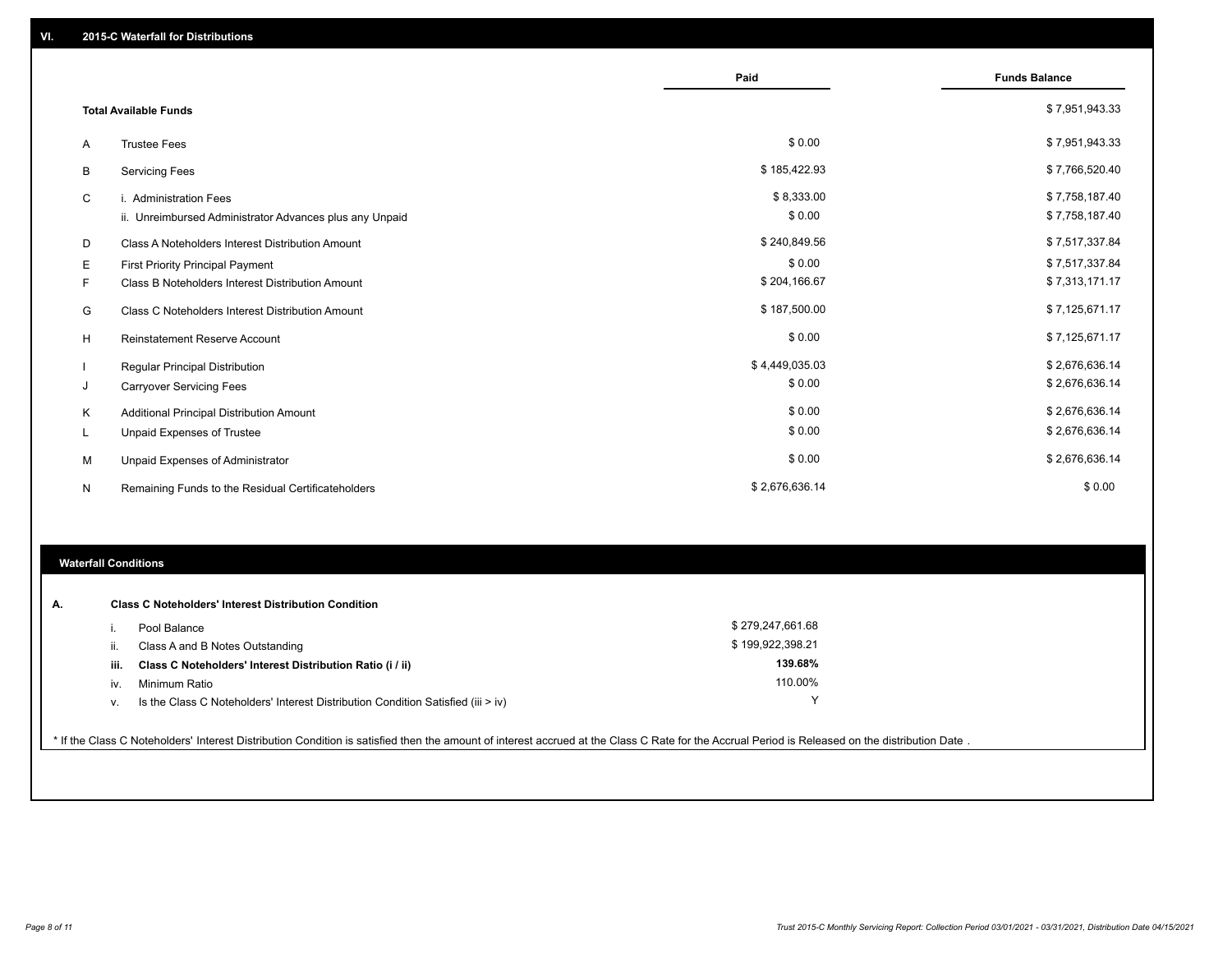# Ending Balance Factor Paydown Factor 0.014491971 0.014491971 0.000000000 Ending Principal Balance \$ 75,000,000.00 \$ \$ 34,032,528.28 \$ \$ 34,032,528.28 \$ 16,440,834.90 Principal Paid \$2,999,837.95 \$ 1,449,197.08 \$ - \$ - \$ - \$ - Interest Shortfall \$ 84,865.84 \$ 23,200.39 \$ 132,783.33 Interest Paid Total Interest Due \$ 84,865.84 \$ 23,200.39 \$ 132,783.33 \$ - \$ - \$ - Interest Shortfall from Prior Period Plus Accrued Interest Eurrent Interest Due \$ 132,783.33 \$ \$ 132,783.33 \$ \$ 23,200.39 \$ 23,200.39 Accrued Interest Factor 0.002291667 0.001296833 0.001770444 Interest Rate\* 2.75000% 1.50600% 2.05600% Daycount Fraction 0.08333333 0.08611111 0.08611111 Accrual Period End 4/15/2021 4/15/2021 4/15/2021 Accrual Period Begin 3/15/2021 3/15/2021 3/15/2021 Record Date (Days Prior to Distribution) **1 NEW YORK BUSINESS DAY** 1 NEW YORK BUSINESS DAY 1 NEW YORK BUSINESS DAY Spread/Fixed Rate 2.75% 1.40% 1.95% Index FIXED LIBOR LIBOR Beginning Balance \$ 37,032,366.23 \$ \$ 17,890,031.98 \$ \$ 37,032,366.23 \$ \$ 75,000,000.00 Cusip/Isin 78448RAB2 78448RAC0 78448RAD8 **A2A A2B A3** 0.164408349 0.164408349 1.000000000 **Distribution Amounts**

\* Pay rates for Current Distribution. For the interest rates applicable to the next distribution date, please see https://www.salliemae.com/about/investors/data/SMBabrate.txt.

**VII. 2015-C Distributions**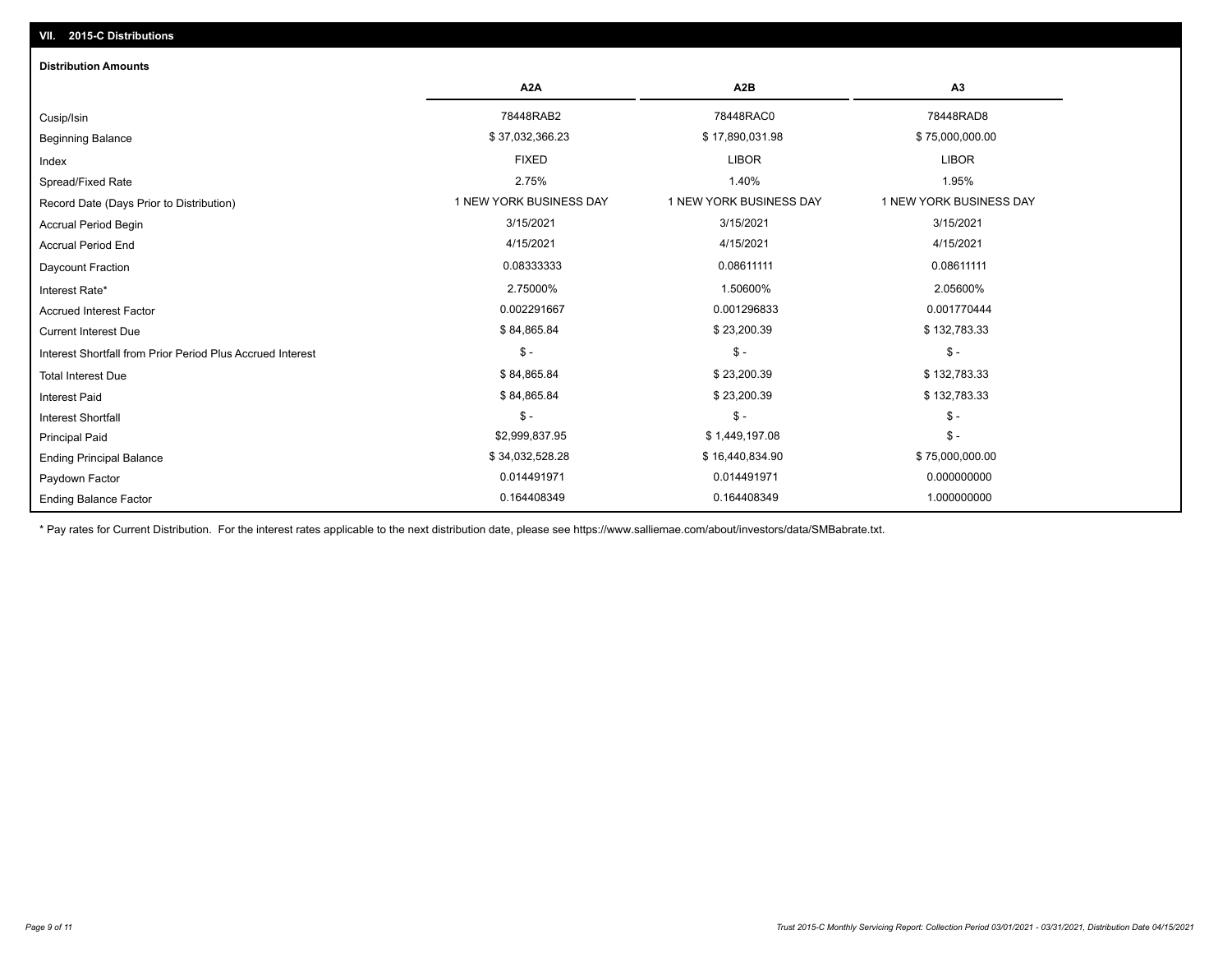| VII. 2015-C Distributions                                  |                         |                         |  |  |  |
|------------------------------------------------------------|-------------------------|-------------------------|--|--|--|
| <b>Distribution Amounts</b>                                |                         |                         |  |  |  |
|                                                            | в                       | С                       |  |  |  |
| Cusip/Isin                                                 | 78448RAE6               | 78448RAF3               |  |  |  |
| <b>Beginning Balance</b>                                   | \$70,000,000.00         | \$50,000,000.00         |  |  |  |
| Index                                                      | <b>FIXED</b>            | <b>FIXED</b>            |  |  |  |
| Spread/Fixed Rate                                          | 3.50%                   | 4.50%                   |  |  |  |
| Record Date (Days Prior to Distribution)                   | 1 NEW YORK BUSINESS DAY | 1 NEW YORK BUSINESS DAY |  |  |  |
| <b>Accrual Period Begin</b>                                | 3/15/2021               | 3/15/2021               |  |  |  |
| <b>Accrual Period End</b>                                  | 4/15/2021               | 4/15/2021               |  |  |  |
| Daycount Fraction                                          | 0.08333333              | 0.08333333              |  |  |  |
| Interest Rate*                                             | 3.50000%                | 4.50000%                |  |  |  |
| <b>Accrued Interest Factor</b>                             | 0.002916667             | 0.003750000             |  |  |  |
| <b>Current Interest Due</b>                                | \$204,166.67            | \$187,500.00            |  |  |  |
| Interest Shortfall from Prior Period Plus Accrued Interest | $\frac{1}{2}$           | $\mathsf{\$}$ -         |  |  |  |
| <b>Total Interest Due</b>                                  | \$204,166.67            | \$187,500.00            |  |  |  |
| Interest Paid                                              | \$204,166.67            | \$187,500.00            |  |  |  |
| Interest Shortfall                                         | $$ -$                   | $\frac{1}{2}$           |  |  |  |
| <b>Principal Paid</b>                                      | $\mathsf{\$}$ -         | $$ -$                   |  |  |  |
| <b>Ending Principal Balance</b>                            | \$70,000,000.00         | \$50,000,000.00         |  |  |  |
| Paydown Factor                                             | 0.000000000             | 0.000000000             |  |  |  |
| <b>Ending Balance Factor</b>                               | 1.000000000             | 1.000000000             |  |  |  |

\* Pay rates for Current Distribution. For the interest rates applicable to the next distribution date, please see https://www.salliemae.com/about/investors/data/SMBabrate.txt.